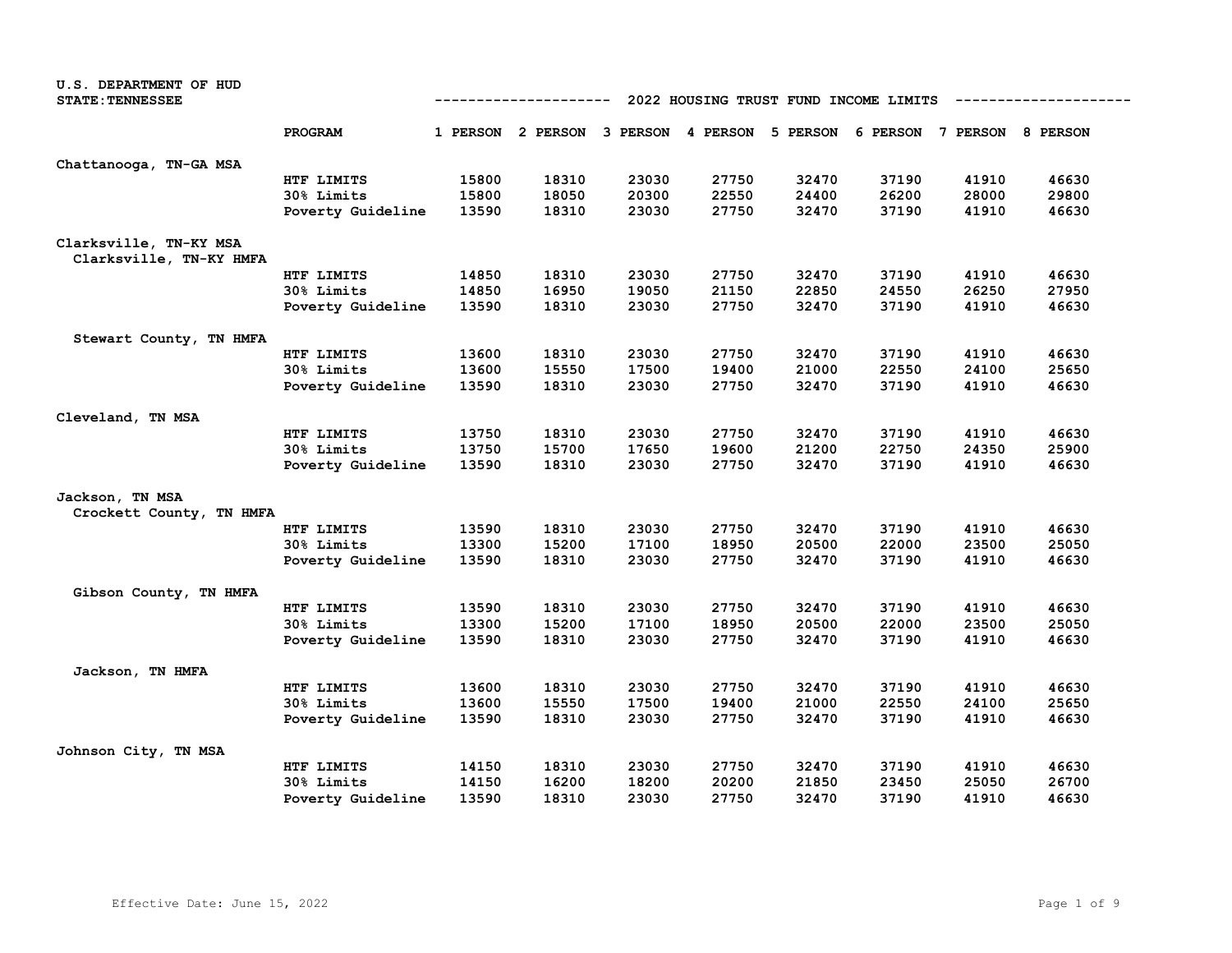| <b>U.S. DEPARTMENT OF HUD</b>                   |                   |       |            |                                     |       |                                       |       |                            |       |
|-------------------------------------------------|-------------------|-------|------------|-------------------------------------|-------|---------------------------------------|-------|----------------------------|-------|
| <b>STATE: TENNESSEE</b>                         |                   |       | ---------- |                                     |       | 2022 HOUSING TRUST FUND INCOME LIMITS |       |                            |       |
|                                                 |                   |       |            |                                     |       |                                       |       |                            |       |
|                                                 | PROGRAM           |       |            | 1 PERSON 2 PERSON 3 PERSON 4 PERSON |       | 5 PERSON                              |       | 6 PERSON 7 PERSON 8 PERSON |       |
| Kingsport-Bristol-Bristol,                      | TN-VA MSA         |       |            |                                     |       |                                       |       |                            |       |
|                                                 | HTF LIMITS        | 14000 | 18310      | 23030                               | 27750 | 32470                                 | 37190 | 41910                      | 46630 |
|                                                 | 30% Limits        | 14000 | 16000      | 18000                               | 20000 | 21600                                 | 23200 | 24800                      | 26400 |
|                                                 | Poverty Guideline | 13590 | 18310      | 23030                               | 27750 | 32470                                 | 37190 | 41910                      | 46630 |
| Knoxville, TN MSA                               |                   |       |            |                                     |       |                                       |       |                            |       |
| Campbell County, TN HMFA                        |                   |       |            |                                     |       |                                       |       |                            |       |
|                                                 | HTF LIMITS        | 13590 | 18310      | 23030                               | 27750 | 32470                                 | 37190 | 41910                      | 46630 |
|                                                 | 30% Limits        | 13300 | 15200      | 17100                               | 18950 | 20500                                 | 22000 | 23500                      | 25050 |
|                                                 | Poverty Guideline | 13590 | 18310      | 23030                               | 27750 | 32470                                 | 37190 | 41910                      | 46630 |
| Knoxville, TN HMFA                              |                   |       |            |                                     |       |                                       |       |                            |       |
|                                                 | HTF LIMITS        | 17150 | 19600      | 23030                               | 27750 | 32470                                 | 37190 | 41910                      | 46630 |
|                                                 | 30% Limits        | 17150 | 19600      | 22050                               | 24500 | 26500                                 | 28450 | 30400                      | 32350 |
|                                                 | Poverty Guideline | 13590 | 18310      | 23030                               | 27750 | 32470                                 | 37190 | 41910                      | 46630 |
| Morgan County, TN HMFA                          |                   |       |            |                                     |       |                                       |       |                            |       |
|                                                 | HTF LIMITS        | 13590 | 18310      | 23030                               | 27750 | 32470                                 | 37190 | 41910                      | 46630 |
|                                                 | 30% Limits        | 13300 | 15200      | 17100                               | 18950 | 20500                                 | 22000 | 23500                      | 25050 |
|                                                 | Poverty Guideline | 13590 | 18310      | 23030                               | 27750 | 32470                                 | 37190 | 41910                      | 46630 |
| Roane County, TN HMFA                           |                   |       |            |                                     |       |                                       |       |                            |       |
|                                                 | HTF LIMITS        | 15600 | 18310      | 23030                               | 27750 | 32470                                 | 37190 | 41910                      | 46630 |
|                                                 | 30% Limits        | 15600 | 17800      | 20050                               | 22250 | 24050                                 | 25850 | 27600                      | 29400 |
|                                                 | Poverty Guideline | 13590 | 18310      | 23030                               | 27750 | 32470                                 | 37190 | 41910                      | 46630 |
| Memphis, TN-MS-AR MSA<br>Memphis, TN-MS-AR HMFA |                   |       |            |                                     |       |                                       |       |                            |       |
|                                                 | HTF LIMITS        | 16150 | 18450      | 23030                               | 27750 | 32470                                 | 37190 | 41910                      | 46630 |
|                                                 | 30% Limits        | 16150 | 18450      | 20750                               | 23050 | 24900                                 | 26750 | 28600                      | 30450 |
|                                                 | Poverty Guideline | 13590 | 18310      | 23030                               | 27750 | 32470                                 | 37190 | 41910                      | 46630 |
| Morristown, TN MSA<br>Grainger County, TN HMFA  |                   |       |            |                                     |       |                                       |       |                            |       |
|                                                 | HTF LIMITS        | 13590 | 18310      | 23030                               | 27750 | 32470                                 | 37190 | 41910                      | 46630 |
|                                                 | 30% Limits        | 13300 | 15200      | 17100                               | 18950 | 20500                                 | 22000 | 23500                      | 25050 |
|                                                 | Poverty Guideline | 13590 | 18310      | 23030                               | 27750 | 32470                                 | 37190 | 41910                      | 46630 |
| Morristown, TN HMFA                             |                   |       |            |                                     |       |                                       |       |                            |       |
|                                                 | HTF LIMITS        | 13650 | 18310      | 23030                               | 27750 | 32470                                 | 37190 | 41910                      | 46630 |
|                                                 | 30% Limits        | 13650 | 15600      | 17550                               | 19500 | 21100                                 | 22650 | 24200                      | 25750 |
|                                                 | Poverty Guideline | 13590 | 18310      | 23030                               | 27750 | 32470                                 | 37190 | 41910                      | 46630 |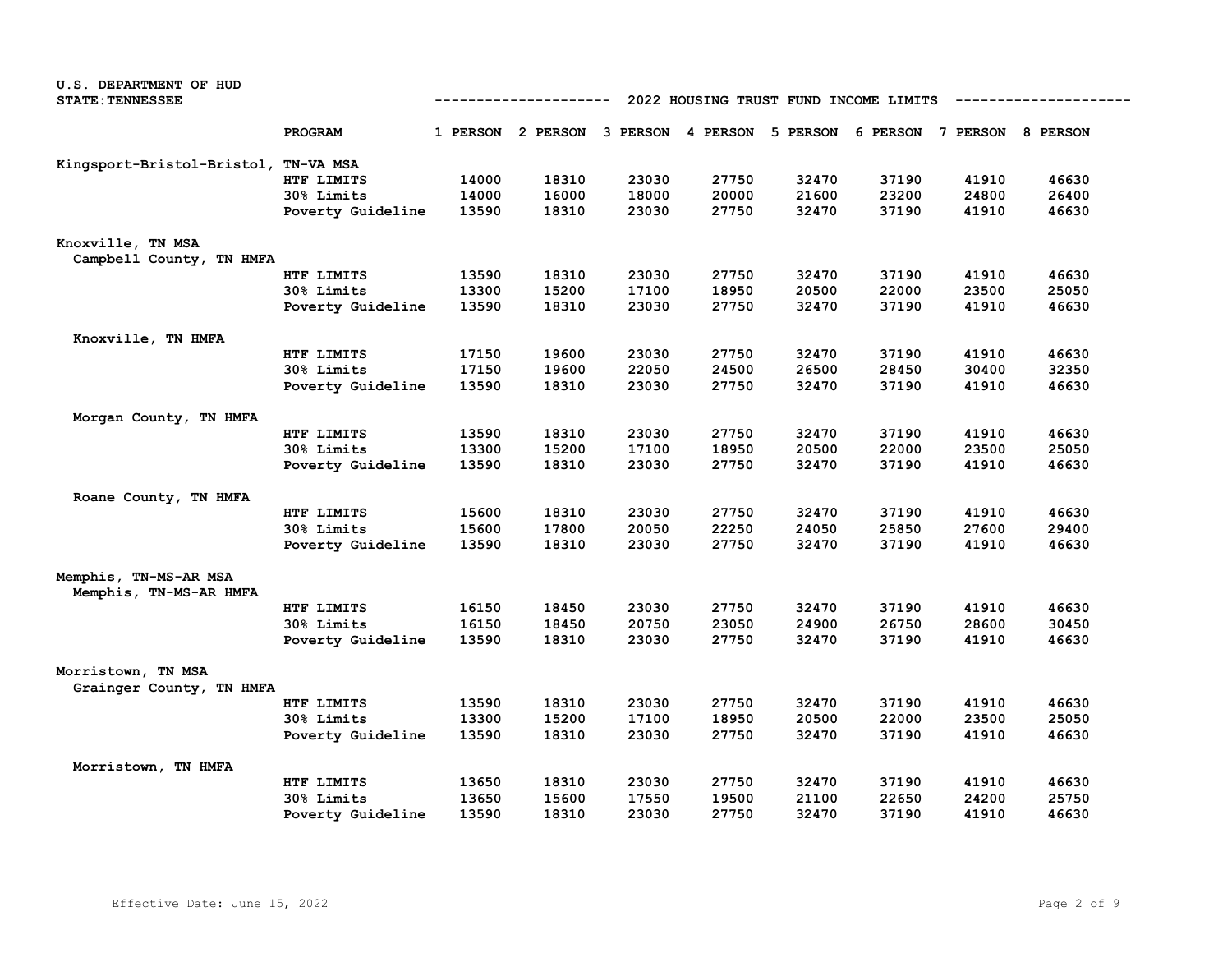| <b>STATE: TENNESSEE</b><br>2022 HOUSING TRUST FUND INCOME LIMITS<br>------------<br>PROGRAM<br>1 PERSON 2 PERSON 3 PERSON 4 PERSON 5 PERSON<br>6 PERSON 7 PERSON 8 PERSON<br>Nashville-Davidson--Murfreesboro--Franklin, TN<br>Macon County, TN HMFA<br>27750<br>32470<br>37190<br>46630<br>HTF LIMITS<br>13590<br>18310<br>23030<br>41910<br>13300<br>15200<br>17100<br>18950<br>20500<br>22000<br>23500<br>25050<br>30% Limits<br>13590<br>18310<br>23030<br>27750<br>32470<br>37190<br>41910<br>46630<br>Poverty Guideline<br>Maury County, TN HMFA<br>15600<br>27750<br>32470<br>37190<br>41910<br>46630<br>HTF LIMITS<br>18310<br>23030<br>30% Limits<br>15600<br>17800<br>20050<br>22250<br>24050<br>25850<br>27600<br>29400<br>18310<br>32470<br>37190<br>41910<br>46630<br>13590<br>23030<br>27750<br>Poverty Guideline<br>Nashville-Davidson--Murfreesboro--Franklin, TN HMFA<br>19850<br>22650<br>25500<br>28300<br>32470<br>37190<br>41910<br>46630<br>HTF LIMITS<br>22650<br>28300<br>30600<br>32850<br>35100<br>37400<br>30% Limits<br>19850<br>25500<br>37190<br>Poverty Guideline<br>13590<br>18310<br>23030<br>27750<br>32470<br>41910<br>46630<br>Smith County, TN HMFA<br>13800<br>18310<br>23030<br>27750<br>32470<br>37190<br>41910<br>46630<br>HTF LIMITS<br>13800<br>15800<br>17750<br>19700<br>21300<br>22900<br>24450<br>26050<br>30% Limits<br>13590<br>18310<br>23030<br>27750<br>32470<br>37190<br>41910<br>46630<br>Poverty Guideline<br>Bedford County, TN<br>37190<br>HTF LIMITS<br>13590<br>18310<br>23030<br>27750<br>32470<br>41910<br>46630<br>30% Limits<br>13300<br>15200<br>17100<br>18950<br>20500<br>22000<br>23500<br>25050<br>13590<br>18310<br>23030<br>27750<br>32470<br>37190<br>41910<br>46630<br>Poverty Guideline<br>Benton County, TN<br>HTF LIMITS<br>13590<br>18310<br>23030<br>27750<br>32470<br>37190<br>41910<br>46630<br>13300<br>15200<br>17100<br>18950<br>20500<br>22000<br>23500<br>25050<br>30% Limits<br>Poverty Guideline<br>13590<br>18310<br>23030<br>27750<br>32470<br>37190<br>41910<br>46630<br>Bledsoe County, TN<br>13590<br>18310<br>23030<br>27750<br>32470<br>37190<br>41910<br>46630<br>HTF LIMITS<br>22000<br>23500<br>30% Limits<br>13300<br>15200<br>17100<br>18950<br>20500<br>25050<br>37190<br>13590<br>18310<br>23030<br>27750<br>32470<br>41910<br>46630<br>Poverty Guideline<br>Carroll County, TN<br>13590<br>18310<br>23030<br>27750<br>32470<br>37190<br>41910<br>46630<br>HTF LIMITS | <b>U.S. DEPARTMENT OF HUD</b> |            |       |       |       |       |       |       |       |       |
|---------------------------------------------------------------------------------------------------------------------------------------------------------------------------------------------------------------------------------------------------------------------------------------------------------------------------------------------------------------------------------------------------------------------------------------------------------------------------------------------------------------------------------------------------------------------------------------------------------------------------------------------------------------------------------------------------------------------------------------------------------------------------------------------------------------------------------------------------------------------------------------------------------------------------------------------------------------------------------------------------------------------------------------------------------------------------------------------------------------------------------------------------------------------------------------------------------------------------------------------------------------------------------------------------------------------------------------------------------------------------------------------------------------------------------------------------------------------------------------------------------------------------------------------------------------------------------------------------------------------------------------------------------------------------------------------------------------------------------------------------------------------------------------------------------------------------------------------------------------------------------------------------------------------------------------------------------------------------------------------------------------------------------------------------------------------------------------------------------------------------------------------------------------------------------------------------------------------------------------------------------------------------------------------------------------------------------------------------------------------------------------------------------------------------------------------------------------------------|-------------------------------|------------|-------|-------|-------|-------|-------|-------|-------|-------|
|                                                                                                                                                                                                                                                                                                                                                                                                                                                                                                                                                                                                                                                                                                                                                                                                                                                                                                                                                                                                                                                                                                                                                                                                                                                                                                                                                                                                                                                                                                                                                                                                                                                                                                                                                                                                                                                                                                                                                                                                                                                                                                                                                                                                                                                                                                                                                                                                                                                                           |                               |            |       |       |       |       |       |       |       |       |
|                                                                                                                                                                                                                                                                                                                                                                                                                                                                                                                                                                                                                                                                                                                                                                                                                                                                                                                                                                                                                                                                                                                                                                                                                                                                                                                                                                                                                                                                                                                                                                                                                                                                                                                                                                                                                                                                                                                                                                                                                                                                                                                                                                                                                                                                                                                                                                                                                                                                           |                               |            |       |       |       |       |       |       |       |       |
|                                                                                                                                                                                                                                                                                                                                                                                                                                                                                                                                                                                                                                                                                                                                                                                                                                                                                                                                                                                                                                                                                                                                                                                                                                                                                                                                                                                                                                                                                                                                                                                                                                                                                                                                                                                                                                                                                                                                                                                                                                                                                                                                                                                                                                                                                                                                                                                                                                                                           |                               |            |       |       |       |       |       |       |       |       |
|                                                                                                                                                                                                                                                                                                                                                                                                                                                                                                                                                                                                                                                                                                                                                                                                                                                                                                                                                                                                                                                                                                                                                                                                                                                                                                                                                                                                                                                                                                                                                                                                                                                                                                                                                                                                                                                                                                                                                                                                                                                                                                                                                                                                                                                                                                                                                                                                                                                                           |                               |            |       |       |       |       |       |       |       |       |
|                                                                                                                                                                                                                                                                                                                                                                                                                                                                                                                                                                                                                                                                                                                                                                                                                                                                                                                                                                                                                                                                                                                                                                                                                                                                                                                                                                                                                                                                                                                                                                                                                                                                                                                                                                                                                                                                                                                                                                                                                                                                                                                                                                                                                                                                                                                                                                                                                                                                           |                               |            |       |       |       |       |       |       |       |       |
|                                                                                                                                                                                                                                                                                                                                                                                                                                                                                                                                                                                                                                                                                                                                                                                                                                                                                                                                                                                                                                                                                                                                                                                                                                                                                                                                                                                                                                                                                                                                                                                                                                                                                                                                                                                                                                                                                                                                                                                                                                                                                                                                                                                                                                                                                                                                                                                                                                                                           |                               |            |       |       |       |       |       |       |       |       |
|                                                                                                                                                                                                                                                                                                                                                                                                                                                                                                                                                                                                                                                                                                                                                                                                                                                                                                                                                                                                                                                                                                                                                                                                                                                                                                                                                                                                                                                                                                                                                                                                                                                                                                                                                                                                                                                                                                                                                                                                                                                                                                                                                                                                                                                                                                                                                                                                                                                                           |                               |            |       |       |       |       |       |       |       |       |
|                                                                                                                                                                                                                                                                                                                                                                                                                                                                                                                                                                                                                                                                                                                                                                                                                                                                                                                                                                                                                                                                                                                                                                                                                                                                                                                                                                                                                                                                                                                                                                                                                                                                                                                                                                                                                                                                                                                                                                                                                                                                                                                                                                                                                                                                                                                                                                                                                                                                           |                               |            |       |       |       |       |       |       |       |       |
|                                                                                                                                                                                                                                                                                                                                                                                                                                                                                                                                                                                                                                                                                                                                                                                                                                                                                                                                                                                                                                                                                                                                                                                                                                                                                                                                                                                                                                                                                                                                                                                                                                                                                                                                                                                                                                                                                                                                                                                                                                                                                                                                                                                                                                                                                                                                                                                                                                                                           |                               |            |       |       |       |       |       |       |       |       |
|                                                                                                                                                                                                                                                                                                                                                                                                                                                                                                                                                                                                                                                                                                                                                                                                                                                                                                                                                                                                                                                                                                                                                                                                                                                                                                                                                                                                                                                                                                                                                                                                                                                                                                                                                                                                                                                                                                                                                                                                                                                                                                                                                                                                                                                                                                                                                                                                                                                                           |                               |            |       |       |       |       |       |       |       |       |
|                                                                                                                                                                                                                                                                                                                                                                                                                                                                                                                                                                                                                                                                                                                                                                                                                                                                                                                                                                                                                                                                                                                                                                                                                                                                                                                                                                                                                                                                                                                                                                                                                                                                                                                                                                                                                                                                                                                                                                                                                                                                                                                                                                                                                                                                                                                                                                                                                                                                           |                               |            |       |       |       |       |       |       |       |       |
|                                                                                                                                                                                                                                                                                                                                                                                                                                                                                                                                                                                                                                                                                                                                                                                                                                                                                                                                                                                                                                                                                                                                                                                                                                                                                                                                                                                                                                                                                                                                                                                                                                                                                                                                                                                                                                                                                                                                                                                                                                                                                                                                                                                                                                                                                                                                                                                                                                                                           |                               |            |       |       |       |       |       |       |       |       |
|                                                                                                                                                                                                                                                                                                                                                                                                                                                                                                                                                                                                                                                                                                                                                                                                                                                                                                                                                                                                                                                                                                                                                                                                                                                                                                                                                                                                                                                                                                                                                                                                                                                                                                                                                                                                                                                                                                                                                                                                                                                                                                                                                                                                                                                                                                                                                                                                                                                                           |                               |            |       |       |       |       |       |       |       |       |
|                                                                                                                                                                                                                                                                                                                                                                                                                                                                                                                                                                                                                                                                                                                                                                                                                                                                                                                                                                                                                                                                                                                                                                                                                                                                                                                                                                                                                                                                                                                                                                                                                                                                                                                                                                                                                                                                                                                                                                                                                                                                                                                                                                                                                                                                                                                                                                                                                                                                           |                               |            |       |       |       |       |       |       |       |       |
|                                                                                                                                                                                                                                                                                                                                                                                                                                                                                                                                                                                                                                                                                                                                                                                                                                                                                                                                                                                                                                                                                                                                                                                                                                                                                                                                                                                                                                                                                                                                                                                                                                                                                                                                                                                                                                                                                                                                                                                                                                                                                                                                                                                                                                                                                                                                                                                                                                                                           |                               |            |       |       |       |       |       |       |       |       |
|                                                                                                                                                                                                                                                                                                                                                                                                                                                                                                                                                                                                                                                                                                                                                                                                                                                                                                                                                                                                                                                                                                                                                                                                                                                                                                                                                                                                                                                                                                                                                                                                                                                                                                                                                                                                                                                                                                                                                                                                                                                                                                                                                                                                                                                                                                                                                                                                                                                                           |                               |            |       |       |       |       |       |       |       |       |
|                                                                                                                                                                                                                                                                                                                                                                                                                                                                                                                                                                                                                                                                                                                                                                                                                                                                                                                                                                                                                                                                                                                                                                                                                                                                                                                                                                                                                                                                                                                                                                                                                                                                                                                                                                                                                                                                                                                                                                                                                                                                                                                                                                                                                                                                                                                                                                                                                                                                           |                               |            |       |       |       |       |       |       |       |       |
|                                                                                                                                                                                                                                                                                                                                                                                                                                                                                                                                                                                                                                                                                                                                                                                                                                                                                                                                                                                                                                                                                                                                                                                                                                                                                                                                                                                                                                                                                                                                                                                                                                                                                                                                                                                                                                                                                                                                                                                                                                                                                                                                                                                                                                                                                                                                                                                                                                                                           |                               |            |       |       |       |       |       |       |       |       |
|                                                                                                                                                                                                                                                                                                                                                                                                                                                                                                                                                                                                                                                                                                                                                                                                                                                                                                                                                                                                                                                                                                                                                                                                                                                                                                                                                                                                                                                                                                                                                                                                                                                                                                                                                                                                                                                                                                                                                                                                                                                                                                                                                                                                                                                                                                                                                                                                                                                                           |                               |            |       |       |       |       |       |       |       |       |
|                                                                                                                                                                                                                                                                                                                                                                                                                                                                                                                                                                                                                                                                                                                                                                                                                                                                                                                                                                                                                                                                                                                                                                                                                                                                                                                                                                                                                                                                                                                                                                                                                                                                                                                                                                                                                                                                                                                                                                                                                                                                                                                                                                                                                                                                                                                                                                                                                                                                           |                               |            |       |       |       |       |       |       |       |       |
|                                                                                                                                                                                                                                                                                                                                                                                                                                                                                                                                                                                                                                                                                                                                                                                                                                                                                                                                                                                                                                                                                                                                                                                                                                                                                                                                                                                                                                                                                                                                                                                                                                                                                                                                                                                                                                                                                                                                                                                                                                                                                                                                                                                                                                                                                                                                                                                                                                                                           |                               |            |       |       |       |       |       |       |       |       |
|                                                                                                                                                                                                                                                                                                                                                                                                                                                                                                                                                                                                                                                                                                                                                                                                                                                                                                                                                                                                                                                                                                                                                                                                                                                                                                                                                                                                                                                                                                                                                                                                                                                                                                                                                                                                                                                                                                                                                                                                                                                                                                                                                                                                                                                                                                                                                                                                                                                                           |                               |            |       |       |       |       |       |       |       |       |
|                                                                                                                                                                                                                                                                                                                                                                                                                                                                                                                                                                                                                                                                                                                                                                                                                                                                                                                                                                                                                                                                                                                                                                                                                                                                                                                                                                                                                                                                                                                                                                                                                                                                                                                                                                                                                                                                                                                                                                                                                                                                                                                                                                                                                                                                                                                                                                                                                                                                           |                               |            |       |       |       |       |       |       |       |       |
|                                                                                                                                                                                                                                                                                                                                                                                                                                                                                                                                                                                                                                                                                                                                                                                                                                                                                                                                                                                                                                                                                                                                                                                                                                                                                                                                                                                                                                                                                                                                                                                                                                                                                                                                                                                                                                                                                                                                                                                                                                                                                                                                                                                                                                                                                                                                                                                                                                                                           |                               |            |       |       |       |       |       |       |       |       |
|                                                                                                                                                                                                                                                                                                                                                                                                                                                                                                                                                                                                                                                                                                                                                                                                                                                                                                                                                                                                                                                                                                                                                                                                                                                                                                                                                                                                                                                                                                                                                                                                                                                                                                                                                                                                                                                                                                                                                                                                                                                                                                                                                                                                                                                                                                                                                                                                                                                                           |                               |            |       |       |       |       |       |       |       |       |
|                                                                                                                                                                                                                                                                                                                                                                                                                                                                                                                                                                                                                                                                                                                                                                                                                                                                                                                                                                                                                                                                                                                                                                                                                                                                                                                                                                                                                                                                                                                                                                                                                                                                                                                                                                                                                                                                                                                                                                                                                                                                                                                                                                                                                                                                                                                                                                                                                                                                           |                               |            |       |       |       |       |       |       |       |       |
|                                                                                                                                                                                                                                                                                                                                                                                                                                                                                                                                                                                                                                                                                                                                                                                                                                                                                                                                                                                                                                                                                                                                                                                                                                                                                                                                                                                                                                                                                                                                                                                                                                                                                                                                                                                                                                                                                                                                                                                                                                                                                                                                                                                                                                                                                                                                                                                                                                                                           |                               |            |       |       |       |       |       |       |       |       |
|                                                                                                                                                                                                                                                                                                                                                                                                                                                                                                                                                                                                                                                                                                                                                                                                                                                                                                                                                                                                                                                                                                                                                                                                                                                                                                                                                                                                                                                                                                                                                                                                                                                                                                                                                                                                                                                                                                                                                                                                                                                                                                                                                                                                                                                                                                                                                                                                                                                                           |                               |            |       |       |       |       |       |       |       |       |
|                                                                                                                                                                                                                                                                                                                                                                                                                                                                                                                                                                                                                                                                                                                                                                                                                                                                                                                                                                                                                                                                                                                                                                                                                                                                                                                                                                                                                                                                                                                                                                                                                                                                                                                                                                                                                                                                                                                                                                                                                                                                                                                                                                                                                                                                                                                                                                                                                                                                           |                               |            |       |       |       |       |       |       |       |       |
|                                                                                                                                                                                                                                                                                                                                                                                                                                                                                                                                                                                                                                                                                                                                                                                                                                                                                                                                                                                                                                                                                                                                                                                                                                                                                                                                                                                                                                                                                                                                                                                                                                                                                                                                                                                                                                                                                                                                                                                                                                                                                                                                                                                                                                                                                                                                                                                                                                                                           |                               |            |       |       |       |       |       |       |       |       |
|                                                                                                                                                                                                                                                                                                                                                                                                                                                                                                                                                                                                                                                                                                                                                                                                                                                                                                                                                                                                                                                                                                                                                                                                                                                                                                                                                                                                                                                                                                                                                                                                                                                                                                                                                                                                                                                                                                                                                                                                                                                                                                                                                                                                                                                                                                                                                                                                                                                                           |                               |            |       |       |       |       |       |       |       |       |
|                                                                                                                                                                                                                                                                                                                                                                                                                                                                                                                                                                                                                                                                                                                                                                                                                                                                                                                                                                                                                                                                                                                                                                                                                                                                                                                                                                                                                                                                                                                                                                                                                                                                                                                                                                                                                                                                                                                                                                                                                                                                                                                                                                                                                                                                                                                                                                                                                                                                           |                               |            |       |       |       |       |       |       |       |       |
|                                                                                                                                                                                                                                                                                                                                                                                                                                                                                                                                                                                                                                                                                                                                                                                                                                                                                                                                                                                                                                                                                                                                                                                                                                                                                                                                                                                                                                                                                                                                                                                                                                                                                                                                                                                                                                                                                                                                                                                                                                                                                                                                                                                                                                                                                                                                                                                                                                                                           |                               |            |       |       |       |       |       |       |       |       |
|                                                                                                                                                                                                                                                                                                                                                                                                                                                                                                                                                                                                                                                                                                                                                                                                                                                                                                                                                                                                                                                                                                                                                                                                                                                                                                                                                                                                                                                                                                                                                                                                                                                                                                                                                                                                                                                                                                                                                                                                                                                                                                                                                                                                                                                                                                                                                                                                                                                                           |                               | 30% Limits | 13300 | 15200 | 17100 | 18950 | 20500 | 22000 | 23500 | 25050 |
| 13590<br>18310<br>23030<br>27750<br>32470<br>37190<br>41910<br>46630<br>Poverty Guideline                                                                                                                                                                                                                                                                                                                                                                                                                                                                                                                                                                                                                                                                                                                                                                                                                                                                                                                                                                                                                                                                                                                                                                                                                                                                                                                                                                                                                                                                                                                                                                                                                                                                                                                                                                                                                                                                                                                                                                                                                                                                                                                                                                                                                                                                                                                                                                                 |                               |            |       |       |       |       |       |       |       |       |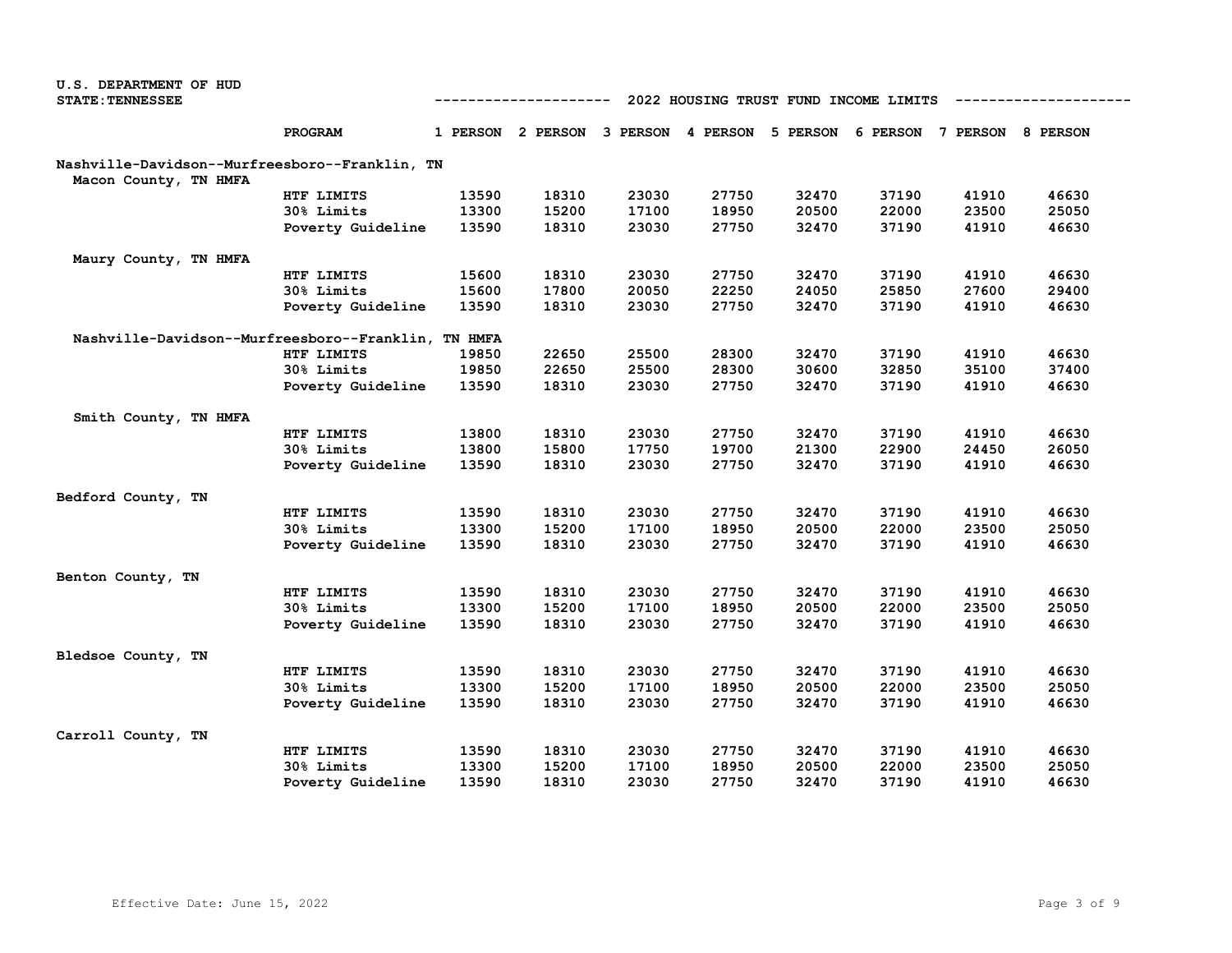| U.S. DEPARTMENT OF HUD<br><b>STATE: TENNESSEE</b> | 2022 HOUSING TRUST FUND INCOME LIMITS<br>----------- |       |                                                                         |       |       |       |       |       |       |  |
|---------------------------------------------------|------------------------------------------------------|-------|-------------------------------------------------------------------------|-------|-------|-------|-------|-------|-------|--|
|                                                   | PROGRAM                                              |       | 1 PERSON 2 PERSON 3 PERSON 4 PERSON 5 PERSON 6 PERSON 7 PERSON 8 PERSON |       |       |       |       |       |       |  |
| Claiborne County, TN                              |                                                      |       |                                                                         |       |       |       |       |       |       |  |
|                                                   | HTF LIMITS                                           | 13590 | 18310                                                                   | 23030 | 27750 | 32470 | 37190 | 41910 | 46630 |  |
|                                                   | 30% Limits                                           | 13300 | 15200                                                                   | 17100 | 18950 | 20500 | 22000 | 23500 | 25050 |  |
|                                                   | Poverty Guideline                                    | 13590 | 18310                                                                   | 23030 | 27750 | 32470 | 37190 | 41910 | 46630 |  |
| Clay County, TN                                   |                                                      |       |                                                                         |       |       |       |       |       |       |  |
|                                                   | HTF LIMITS                                           | 13590 | 18310                                                                   | 23030 | 27750 | 32470 | 37190 | 41910 | 46630 |  |
|                                                   | 30% Limits                                           | 13300 | 15200                                                                   | 17100 | 18950 | 20500 | 22000 | 23500 | 25050 |  |
|                                                   | Poverty Guideline                                    | 13590 | 18310                                                                   | 23030 | 27750 | 32470 | 37190 | 41910 | 46630 |  |
| Cocke County, TN                                  |                                                      |       |                                                                         |       |       |       |       |       |       |  |
|                                                   | HTF LIMITS                                           | 13590 | 18310                                                                   | 23030 | 27750 | 32470 | 37190 | 41910 | 46630 |  |
|                                                   | 30% Limits                                           | 13300 | 15200                                                                   | 17100 | 18950 | 20500 | 22000 | 23500 | 25050 |  |
|                                                   | Poverty Guideline                                    | 13590 | 18310                                                                   | 23030 | 27750 | 32470 | 37190 | 41910 | 46630 |  |
| Coffee County, TN                                 |                                                      |       |                                                                         |       |       |       |       |       |       |  |
|                                                   | HTF LIMITS                                           | 14450 | 18310                                                                   | 23030 | 27750 | 32470 | 37190 | 41910 | 46630 |  |
|                                                   | 30% Limits                                           | 14450 | 16500                                                                   | 18550 | 20600 | 22250 | 23900 | 25550 | 27200 |  |
|                                                   | Poverty Guideline                                    | 13590 | 18310                                                                   | 23030 | 27750 | 32470 | 37190 | 41910 | 46630 |  |
| Cumberland County, TN                             |                                                      |       |                                                                         |       |       |       |       |       |       |  |
|                                                   | HTF LIMITS                                           | 13590 | 18310                                                                   | 23030 | 27750 | 32470 | 37190 | 41910 | 46630 |  |
|                                                   | 30% Limits                                           | 13300 | 15200                                                                   | 17100 | 18950 | 20500 | 22000 | 23500 | 25050 |  |
|                                                   | Poverty Guideline                                    | 13590 | 18310                                                                   | 23030 | 27750 | 32470 | 37190 | 41910 | 46630 |  |
| DeKalb County, TN                                 |                                                      |       |                                                                         |       |       |       |       |       |       |  |
|                                                   | HTF LIMITS                                           | 13590 | 18310                                                                   | 23030 | 27750 | 32470 | 37190 | 41910 | 46630 |  |
|                                                   | 30% Limits                                           | 13300 | 15200                                                                   | 17100 | 18950 | 20500 | 22000 | 23500 | 25050 |  |
|                                                   | Poverty Guideline                                    | 13590 | 18310                                                                   | 23030 | 27750 | 32470 | 37190 | 41910 | 46630 |  |
| Decatur County, TN                                |                                                      |       |                                                                         |       |       |       |       |       |       |  |
|                                                   | HTF LIMITS                                           | 13590 | 18310                                                                   | 23030 | 27750 | 32470 | 37190 | 41910 | 46630 |  |
|                                                   | 30% Limits                                           | 13300 | 15200                                                                   | 17100 | 18950 | 20500 | 22000 | 23500 | 25050 |  |
|                                                   | Poverty Guideline                                    | 13590 | 18310                                                                   | 23030 | 27750 | 32470 | 37190 | 41910 | 46630 |  |
| Dyer County, TN                                   |                                                      |       |                                                                         |       |       |       |       |       |       |  |
|                                                   | HTF LIMITS                                           | 13590 | 18310                                                                   | 23030 | 27750 | 32470 | 37190 | 41910 | 46630 |  |
|                                                   | 30% Limits                                           | 13300 | 15200                                                                   | 17100 | 18950 | 20500 | 22000 | 23500 | 25050 |  |
|                                                   | Poverty Guideline                                    | 13590 | 18310                                                                   | 23030 | 27750 | 32470 | 37190 | 41910 | 46630 |  |
| Fentress County, TN                               |                                                      |       |                                                                         |       |       |       |       |       |       |  |
|                                                   | HTF LIMITS                                           | 13590 | 18310                                                                   | 23030 | 27750 | 32470 | 37190 | 41910 | 46630 |  |
|                                                   | 30% Limits                                           | 13300 | 15200                                                                   | 17100 | 18950 | 20500 | 22000 | 23500 | 25050 |  |
|                                                   | Poverty Guideline                                    | 13590 | 18310                                                                   | 23030 | 27750 | 32470 | 37190 | 41910 | 46630 |  |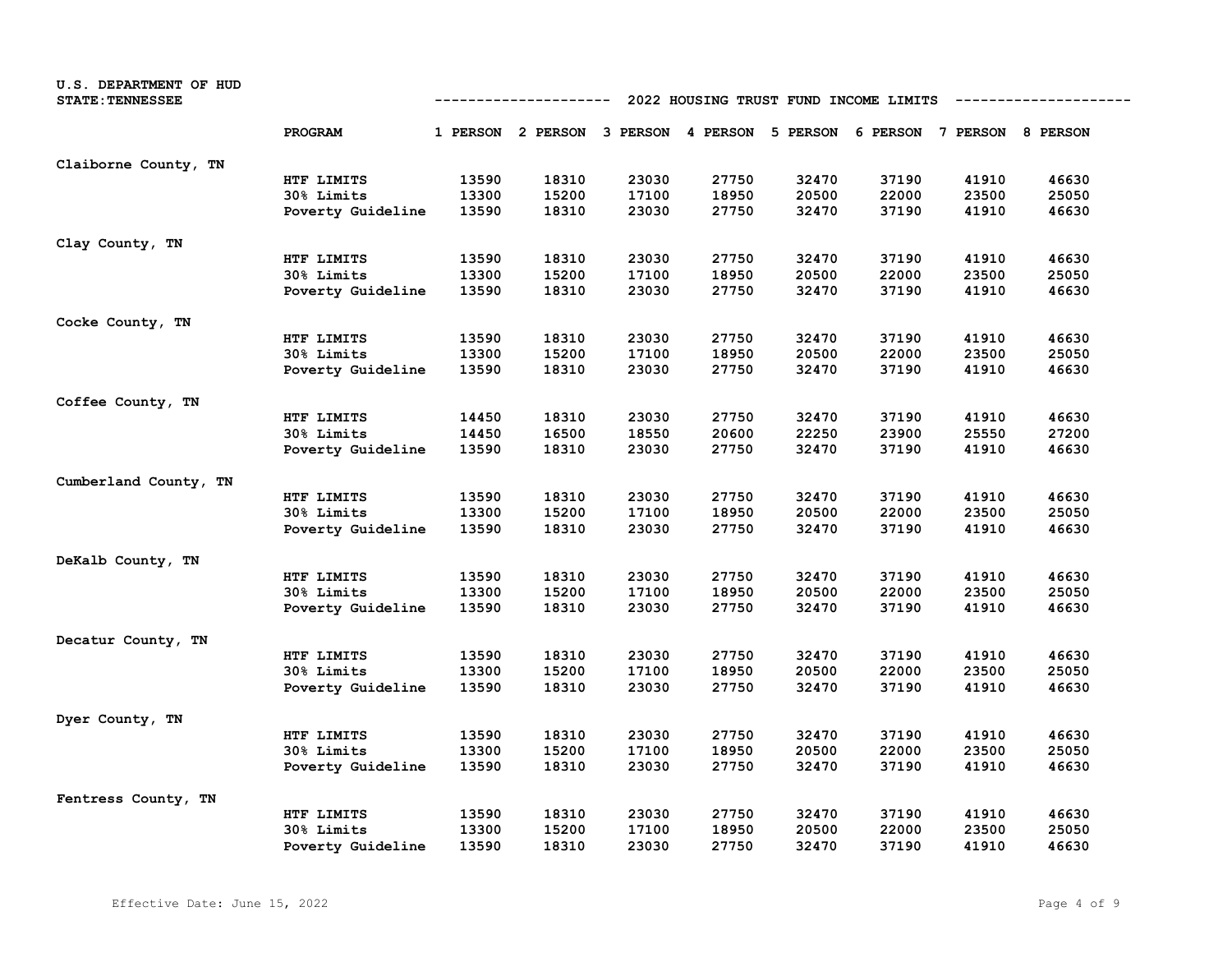| U.S. DEPARTMENT OF HUD<br><b>STATE: TENNESSEE</b> | 2022 HOUSING TRUST FUND INCOME LIMITS<br>----------- |       |                                                                         |       |       |       |       |       |       |
|---------------------------------------------------|------------------------------------------------------|-------|-------------------------------------------------------------------------|-------|-------|-------|-------|-------|-------|
|                                                   | PROGRAM                                              |       | 1 PERSON 2 PERSON 3 PERSON 4 PERSON 5 PERSON 6 PERSON 7 PERSON 8 PERSON |       |       |       |       |       |       |
| Franklin County, TN                               |                                                      |       |                                                                         |       |       |       |       |       |       |
|                                                   | HTF LIMITS                                           | 14000 | 18310                                                                   | 23030 | 27750 | 32470 | 37190 | 41910 | 46630 |
|                                                   | 30% Limits                                           | 14000 | 16000                                                                   | 18000 | 19950 | 21550 | 23150 | 24750 | 26350 |
|                                                   | Poverty Guideline                                    | 13590 | 18310                                                                   | 23030 | 27750 | 32470 | 37190 | 41910 | 46630 |
| Giles County, TN                                  |                                                      |       |                                                                         |       |       |       |       |       |       |
|                                                   | HTF LIMITS                                           | 14150 | 18310                                                                   | 23030 | 27750 | 32470 | 37190 | 41910 | 46630 |
|                                                   | 30% Limits                                           | 14150 | 16150                                                                   | 18150 | 20150 | 21800 | 23400 | 25000 | 26600 |
|                                                   | Poverty Guideline                                    | 13590 | 18310                                                                   | 23030 | 27750 | 32470 | 37190 | 41910 | 46630 |
| Greene County, TN                                 |                                                      |       |                                                                         |       |       |       |       |       |       |
|                                                   | HTF LIMITS                                           | 13590 | 18310                                                                   | 23030 | 27750 | 32470 | 37190 | 41910 | 46630 |
|                                                   | 30% Limits                                           | 13550 | 15450                                                                   | 17400 | 19300 | 20850 | 22400 | 23950 | 25500 |
|                                                   | Poverty Guideline                                    | 13590 | 18310                                                                   | 23030 | 27750 | 32470 | 37190 | 41910 | 46630 |
| Grundy County, TN                                 |                                                      |       |                                                                         |       |       |       |       |       |       |
|                                                   | HTF LIMITS                                           | 13590 | 18310                                                                   | 23030 | 27750 | 32470 | 37190 | 41910 | 46630 |
|                                                   | 30% Limits                                           | 13300 | 15200                                                                   | 17100 | 18950 | 20500 | 22000 | 23500 | 25050 |
|                                                   | Poverty Guideline                                    | 13590 | 18310                                                                   | 23030 | 27750 | 32470 | 37190 | 41910 | 46630 |
| Hancock County, TN                                |                                                      |       |                                                                         |       |       |       |       |       |       |
|                                                   | HTF LIMITS                                           | 13590 | 18310                                                                   | 23030 | 27750 | 32470 | 37190 | 41910 | 46630 |
|                                                   | 30% Limits                                           | 13300 | 15200                                                                   | 17100 | 18950 | 20500 | 22000 | 23500 | 25050 |
|                                                   | Poverty Guideline                                    | 13590 | 18310                                                                   | 23030 | 27750 | 32470 | 37190 | 41910 | 46630 |
| Hardeman County, TN                               |                                                      |       |                                                                         |       |       |       |       |       |       |
|                                                   | HTF LIMITS                                           | 13590 | 18310                                                                   | 23030 | 27750 | 32470 | 37190 | 41910 | 46630 |
|                                                   | 30% Limits                                           | 13300 | 15200                                                                   | 17100 | 18950 | 20500 | 22000 | 23500 | 25050 |
|                                                   | Poverty Guideline                                    | 13590 | 18310                                                                   | 23030 | 27750 | 32470 | 37190 | 41910 | 46630 |
| Hardin County, TN                                 |                                                      |       |                                                                         |       |       |       |       |       |       |
|                                                   | HTF LIMITS                                           | 13590 | 18310                                                                   | 23030 | 27750 | 32470 | 37190 | 41910 | 46630 |
|                                                   | 30% Limits                                           | 13300 | 15200                                                                   | 17100 | 18950 | 20500 | 22000 | 23500 | 25050 |
|                                                   | Poverty Guideline                                    | 13590 | 18310                                                                   | 23030 | 27750 | 32470 | 37190 | 41910 | 46630 |
| Haywood County, TN                                |                                                      |       |                                                                         |       |       |       |       |       |       |
|                                                   | HTF LIMITS                                           | 13590 | 18310                                                                   | 23030 | 27750 | 32470 | 37190 | 41910 | 46630 |
|                                                   | 30% Limits                                           | 13300 | 15200                                                                   | 17100 | 18950 | 20500 | 22000 | 23500 | 25050 |
|                                                   | Poverty Guideline                                    | 13590 | 18310                                                                   | 23030 | 27750 | 32470 | 37190 | 41910 | 46630 |
| Henderson County, TN                              |                                                      |       |                                                                         |       |       |       |       |       |       |
|                                                   | HTF LIMITS                                           | 13590 | 18310                                                                   | 23030 | 27750 | 32470 | 37190 | 41910 | 46630 |
|                                                   | 30% Limits                                           | 13300 | 15200                                                                   | 17100 | 18950 | 20500 | 22000 | 23500 | 25050 |
|                                                   | Poverty Guideline                                    | 13590 | 18310                                                                   | 23030 | 27750 | 32470 | 37190 | 41910 | 46630 |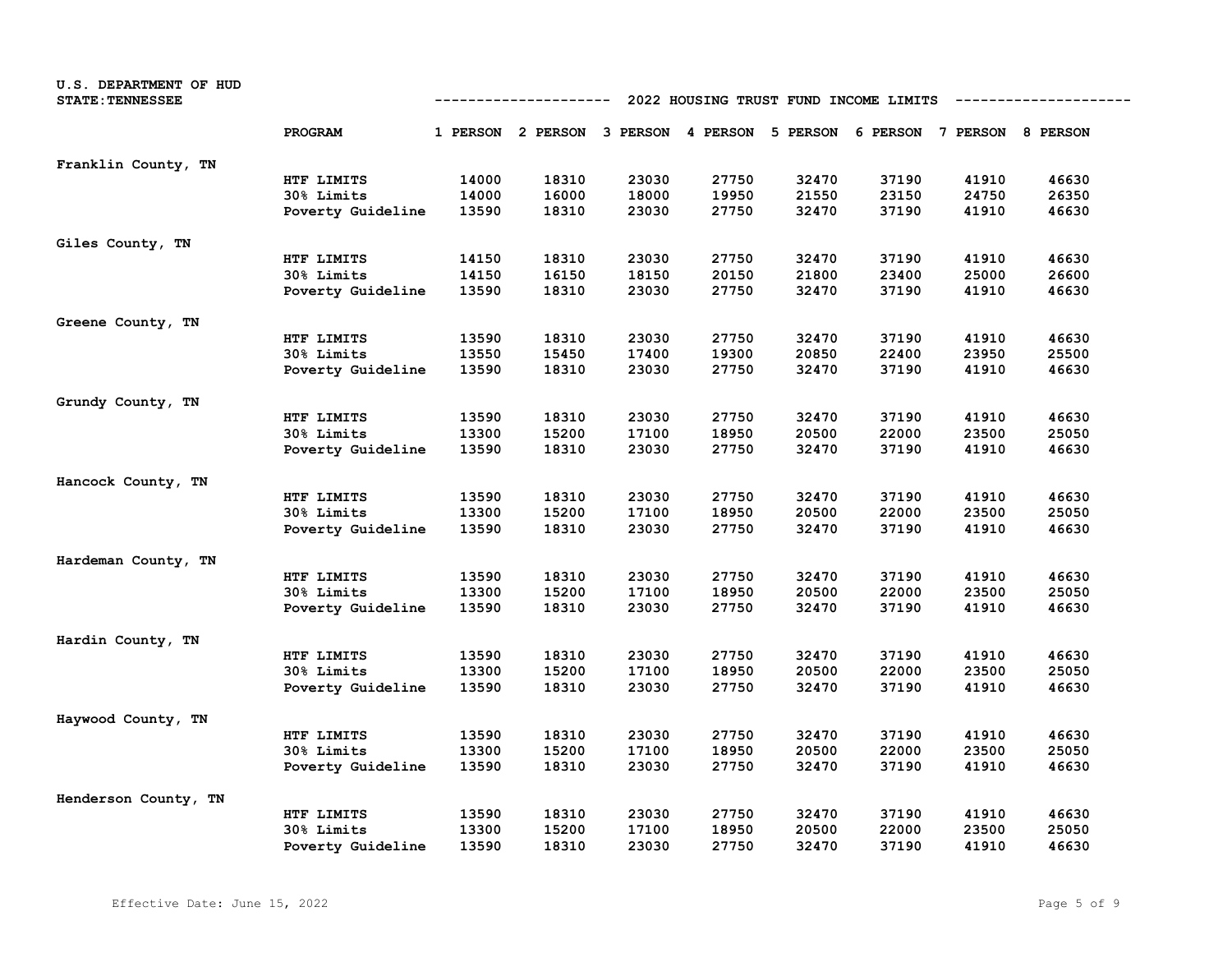| U.S. DEPARTMENT OF HUD<br><b>STATE: TENNESSEE</b> | 2022 HOUSING TRUST FUND INCOME LIMITS<br>----------- |       |                                                                         |       |       |       |       |       |       |  |
|---------------------------------------------------|------------------------------------------------------|-------|-------------------------------------------------------------------------|-------|-------|-------|-------|-------|-------|--|
|                                                   | PROGRAM                                              |       | 1 PERSON 2 PERSON 3 PERSON 4 PERSON 5 PERSON 6 PERSON 7 PERSON 8 PERSON |       |       |       |       |       |       |  |
| Henry County, TN                                  |                                                      |       |                                                                         |       |       |       |       |       |       |  |
|                                                   | HTF LIMITS                                           | 13590 | 18310                                                                   | 23030 | 27750 | 32470 | 37190 | 41910 | 46630 |  |
|                                                   | 30% Limits                                           | 13300 | 15200                                                                   | 17100 | 18950 | 20500 | 22000 | 23500 | 25050 |  |
|                                                   | Poverty Guideline                                    | 13590 | 18310                                                                   | 23030 | 27750 | 32470 | 37190 | 41910 | 46630 |  |
| Hickman County, TN                                |                                                      |       |                                                                         |       |       |       |       |       |       |  |
|                                                   | HTF LIMITS                                           | 13590 | 18310                                                                   | 23030 | 27750 | 32470 | 37190 | 41910 | 46630 |  |
|                                                   | 30% Limits                                           | 13300 | 15200                                                                   | 17100 | 18950 | 20500 | 22000 | 23500 | 25050 |  |
|                                                   | Poverty Guideline                                    | 13590 | 18310                                                                   | 23030 | 27750 | 32470 | 37190 | 41910 | 46630 |  |
| Houston County, TN                                |                                                      |       |                                                                         |       |       |       |       |       |       |  |
|                                                   | HTF LIMITS                                           | 13590 | 18310                                                                   | 23030 | 27750 | 32470 | 37190 | 41910 | 46630 |  |
|                                                   | <b>30% Limits</b>                                    | 13300 | 15200                                                                   | 17100 | 18950 | 20500 | 22000 | 23500 | 25050 |  |
|                                                   | Poverty Guideline                                    | 13590 | 18310                                                                   | 23030 | 27750 | 32470 | 37190 | 41910 | 46630 |  |
| Humphreys County, TN                              |                                                      |       |                                                                         |       |       |       |       |       |       |  |
|                                                   | HTF LIMITS                                           | 13590 | 18310                                                                   | 23030 | 27750 | 32470 | 37190 | 41910 | 46630 |  |
|                                                   | 30% Limits                                           | 13300 | 15200                                                                   | 17100 | 18950 | 20500 | 22000 | 23500 | 25050 |  |
|                                                   | Poverty Guideline                                    | 13590 | 18310                                                                   | 23030 | 27750 | 32470 | 37190 | 41910 | 46630 |  |
| Jackson County, TN                                |                                                      |       |                                                                         |       |       |       |       |       |       |  |
|                                                   | HTF LIMITS                                           | 13590 | 18310                                                                   | 23030 | 27750 | 32470 | 37190 | 41910 | 46630 |  |
|                                                   | 30% Limits                                           | 13300 | 15200                                                                   | 17100 | 18950 | 20500 | 22000 | 23500 | 25050 |  |
|                                                   | Poverty Guideline                                    | 13590 | 18310                                                                   | 23030 | 27750 | 32470 | 37190 | 41910 | 46630 |  |
| Johnson County, TN                                |                                                      |       |                                                                         |       |       |       |       |       |       |  |
|                                                   | HTF LIMITS                                           | 13590 | 18310                                                                   | 23030 | 27750 | 32470 | 37190 | 41910 | 46630 |  |
|                                                   | <b>30% Limits</b>                                    | 13300 | 15200                                                                   | 17100 | 18950 | 20500 | 22000 | 23500 | 25050 |  |
|                                                   | Poverty Guideline                                    | 13590 | 18310                                                                   | 23030 | 27750 | 32470 | 37190 | 41910 | 46630 |  |
| Lake County, TN                                   |                                                      |       |                                                                         |       |       |       |       |       |       |  |
|                                                   | HTF LIMITS                                           | 13590 | 18310                                                                   | 23030 | 27750 | 32470 | 37190 | 41910 | 46630 |  |
|                                                   | 30% Limits                                           | 13300 | 15200                                                                   | 17100 | 18950 | 20500 | 22000 | 23500 | 25050 |  |
|                                                   | Poverty Guideline                                    | 13590 | 18310                                                                   | 23030 | 27750 | 32470 | 37190 | 41910 | 46630 |  |
| Lauderdale County, TN                             |                                                      |       |                                                                         |       |       |       |       |       |       |  |
|                                                   | HTF LIMITS                                           | 13590 | 18310                                                                   | 23030 | 27750 | 32470 | 37190 | 41910 | 46630 |  |
|                                                   | 30% Limits                                           | 13300 | 15200                                                                   | 17100 | 18950 | 20500 | 22000 | 23500 | 25050 |  |
|                                                   | Poverty Guideline                                    | 13590 | 18310                                                                   | 23030 | 27750 | 32470 | 37190 | 41910 | 46630 |  |
| Lawrence County, TN                               |                                                      |       |                                                                         |       |       |       |       |       |       |  |
|                                                   | HTF LIMITS                                           | 13590 | 18310                                                                   | 23030 | 27750 | 32470 | 37190 | 41910 | 46630 |  |
|                                                   | <b>30% Limits</b>                                    | 13300 | 15200                                                                   | 17100 | 18950 | 20500 | 22000 | 23500 | 25050 |  |
|                                                   | Poverty Guideline                                    | 13590 | 18310                                                                   | 23030 | 27750 | 32470 | 37190 | 41910 | 46630 |  |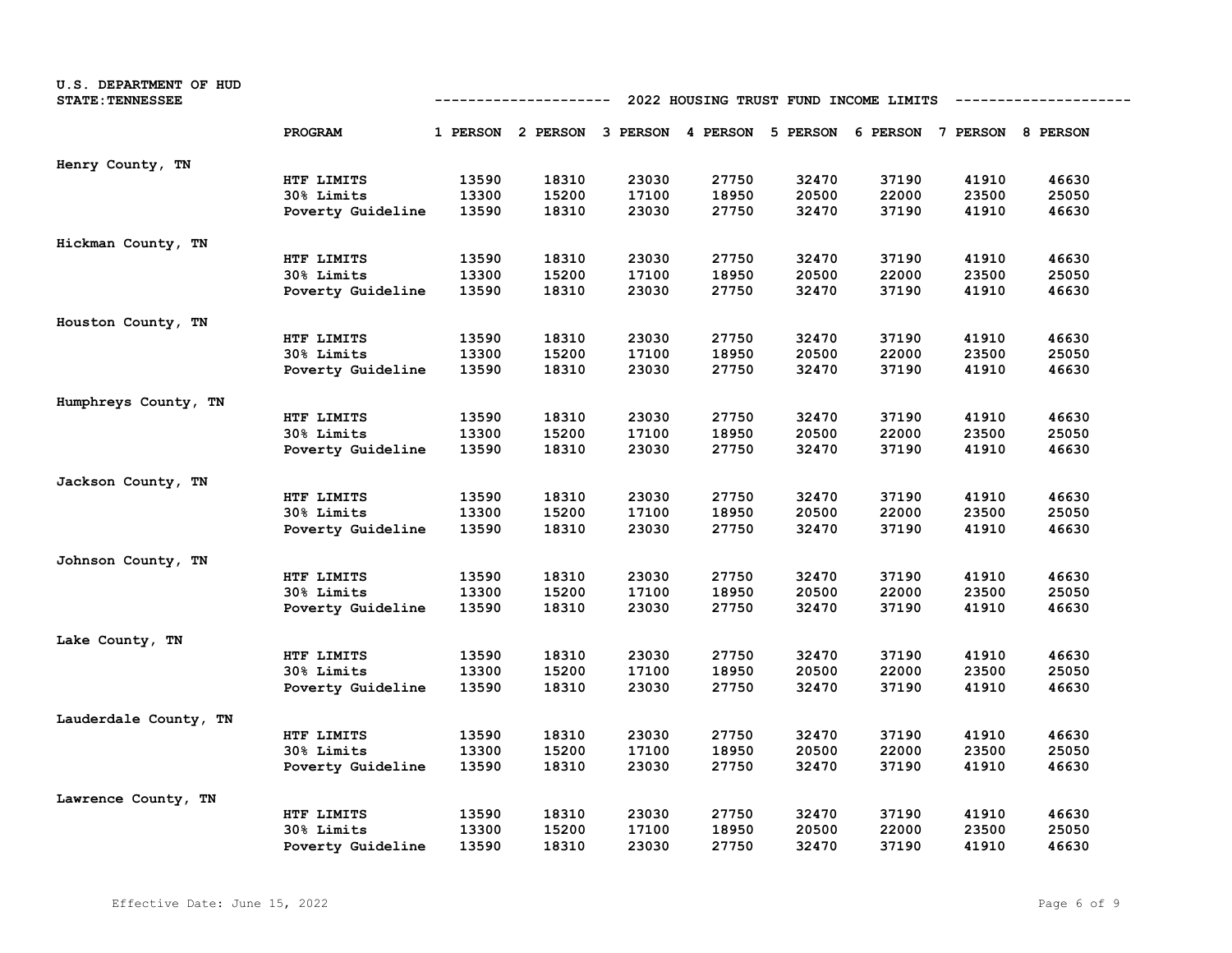| U.S. DEPARTMENT OF HUD<br><b>STATE: TENNESSEE</b> | 2022 HOUSING TRUST FUND INCOME LIMITS<br>----------- |       |                                                                         |       |       |       |       |       |       |  |
|---------------------------------------------------|------------------------------------------------------|-------|-------------------------------------------------------------------------|-------|-------|-------|-------|-------|-------|--|
|                                                   | PROGRAM                                              |       | 1 PERSON 2 PERSON 3 PERSON 4 PERSON 5 PERSON 6 PERSON 7 PERSON 8 PERSON |       |       |       |       |       |       |  |
| Lewis County, TN                                  |                                                      |       |                                                                         |       |       |       |       |       |       |  |
|                                                   | HTF LIMITS                                           | 13590 | 18310                                                                   | 23030 | 27750 | 32470 | 37190 | 41910 | 46630 |  |
|                                                   | 30% Limits                                           | 13300 | 15200                                                                   | 17100 | 18950 | 20500 | 22000 | 23500 | 25050 |  |
|                                                   | Poverty Guideline                                    | 13590 | 18310                                                                   | 23030 | 27750 | 32470 | 37190 | 41910 | 46630 |  |
| Lincoln County, TN                                |                                                      |       |                                                                         |       |       |       |       |       |       |  |
|                                                   | HTF LIMITS                                           | 13590 | 18310                                                                   | 23030 | 27750 | 32470 | 37190 | 41910 | 46630 |  |
|                                                   | 30% Limits                                           | 13550 | 15450                                                                   | 17400 | 19300 | 20850 | 22400 | 23950 | 25500 |  |
|                                                   | Poverty Guideline                                    | 13590 | 18310                                                                   | 23030 | 27750 | 32470 | 37190 | 41910 | 46630 |  |
| Marshall County, TN                               |                                                      |       |                                                                         |       |       |       |       |       |       |  |
|                                                   | HTF LIMITS                                           | 13900 | 18310                                                                   | 23030 | 27750 | 32470 | 37190 | 41910 | 46630 |  |
|                                                   | 30% Limits                                           | 13900 | 15900                                                                   | 17900 | 19850 | 21450 | 23050 | 24650 | 26250 |  |
|                                                   | Poverty Guideline                                    | 13590 | 18310                                                                   | 23030 | 27750 | 32470 | 37190 | 41910 | 46630 |  |
| McMinn County, TN                                 |                                                      |       |                                                                         |       |       |       |       |       |       |  |
|                                                   | HTF LIMITS                                           | 13590 | 18310                                                                   | 23030 | 27750 | 32470 | 37190 | 41910 | 46630 |  |
|                                                   | 30% Limits                                           | 13300 | 15200                                                                   | 17100 | 18950 | 20500 | 22000 | 23500 | 25050 |  |
|                                                   | Poverty Guideline                                    | 13590 | 18310                                                                   | 23030 | 27750 | 32470 | 37190 | 41910 | 46630 |  |
| McNairy County, TN                                |                                                      |       |                                                                         |       |       |       |       |       |       |  |
|                                                   | HTF LIMITS                                           | 13590 | 18310                                                                   | 23030 | 27750 | 32470 | 37190 | 41910 | 46630 |  |
|                                                   | 30% Limits                                           | 13300 | 15200                                                                   | 17100 | 18950 | 20500 | 22000 | 23500 | 25050 |  |
|                                                   | Poverty Guideline                                    | 13590 | 18310                                                                   | 23030 | 27750 | 32470 | 37190 | 41910 | 46630 |  |
| Meigs County, TN                                  |                                                      |       |                                                                         |       |       |       |       |       |       |  |
|                                                   | HTF LIMITS                                           | 13590 | 18310                                                                   | 23030 | 27750 | 32470 | 37190 | 41910 | 46630 |  |
|                                                   | 30% Limits                                           | 13300 | 15200                                                                   | 17100 | 18950 | 20500 | 22000 | 23500 | 25050 |  |
|                                                   | Poverty Guideline                                    | 13590 | 18310                                                                   | 23030 | 27750 | 32470 | 37190 | 41910 | 46630 |  |
| Monroe County, TN                                 |                                                      |       |                                                                         |       |       |       |       |       |       |  |
|                                                   | HTF LIMITS                                           | 13590 | 18310                                                                   | 23030 | 27750 | 32470 | 37190 | 41910 | 46630 |  |
|                                                   | 30% Limits                                           | 13300 | 15200                                                                   | 17100 | 18950 | 20500 | 22000 | 23500 | 25050 |  |
|                                                   | Poverty Guideline                                    | 13590 | 18310                                                                   | 23030 | 27750 | 32470 | 37190 | 41910 | 46630 |  |
| Moore County, TN                                  |                                                      |       |                                                                         |       |       |       |       |       |       |  |
|                                                   | HTF LIMITS                                           | 15900 | 18310                                                                   | 23030 | 27750 | 32470 | 37190 | 41910 | 46630 |  |
|                                                   | 30% Limits                                           | 15900 | 18150                                                                   | 20400 | 22650 | 24500 | 26300 | 28100 | 29900 |  |
|                                                   | Poverty Guideline                                    | 13590 | 18310                                                                   | 23030 | 27750 | 32470 | 37190 | 41910 | 46630 |  |
| Obion County, TN                                  |                                                      |       |                                                                         |       |       |       |       |       |       |  |
|                                                   | HTF LIMITS                                           | 13590 | 18310                                                                   | 23030 | 27750 | 32470 | 37190 | 41910 | 46630 |  |
|                                                   | 30% Limits                                           | 13300 | 15200                                                                   | 17100 | 18950 | 20500 | 22000 | 23500 | 25050 |  |
|                                                   | Poverty Guideline                                    | 13590 | 18310                                                                   | 23030 | 27750 | 32470 | 37190 | 41910 | 46630 |  |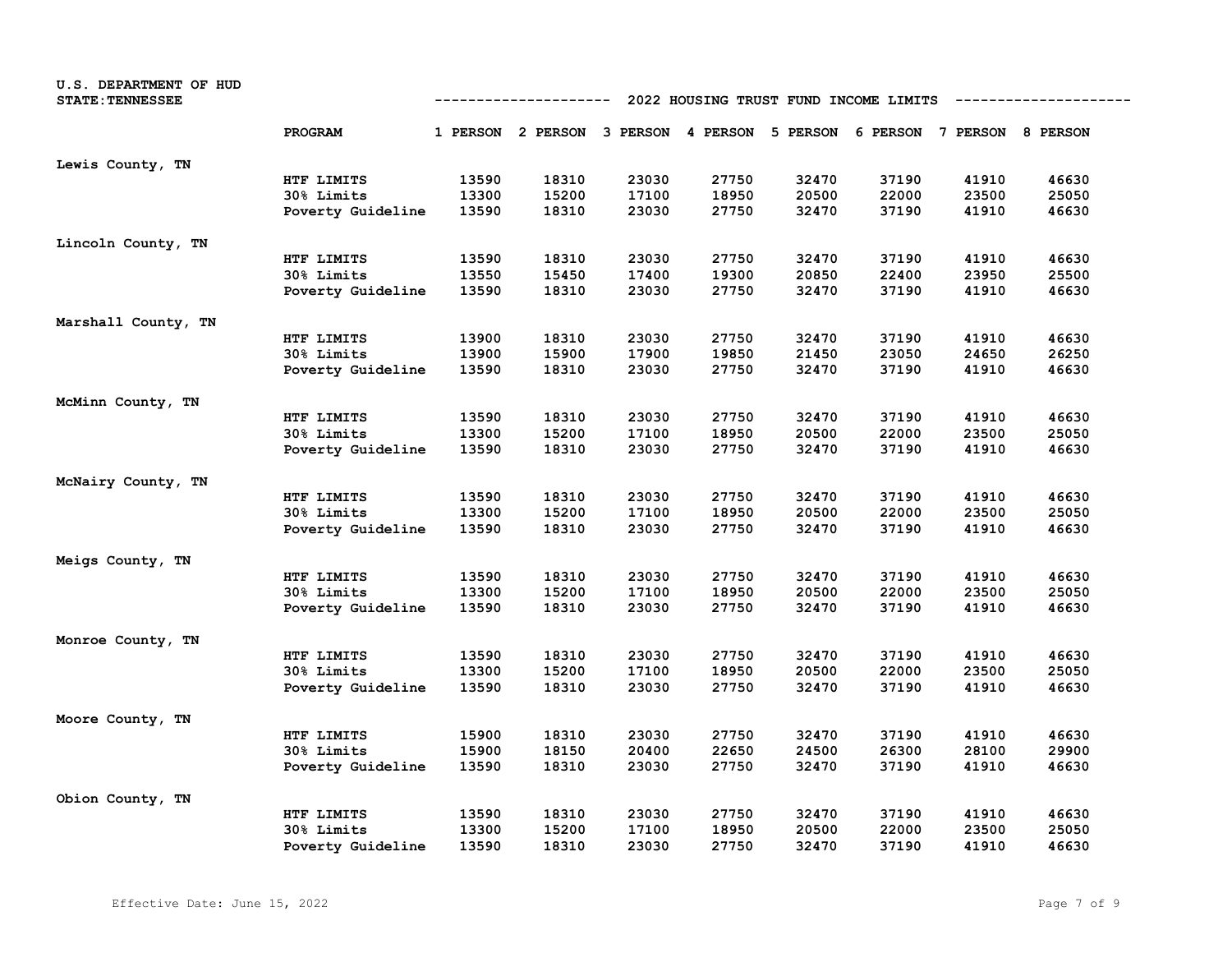| U.S. DEPARTMENT OF HUD<br><b>STATE: TENNESSEE</b> |                   | 2022 HOUSING TRUST FUND INCOME LIMITS<br>------------- |                                                                         |       |       |       |       |       |       |  |  |
|---------------------------------------------------|-------------------|--------------------------------------------------------|-------------------------------------------------------------------------|-------|-------|-------|-------|-------|-------|--|--|
|                                                   | PROGRAM           |                                                        | 1 PERSON 2 PERSON 3 PERSON 4 PERSON 5 PERSON 6 PERSON 7 PERSON 8 PERSON |       |       |       |       |       |       |  |  |
| Overton County, TN                                |                   |                                                        |                                                                         |       |       |       |       |       |       |  |  |
|                                                   | HTF LIMITS        | 13590                                                  | 18310                                                                   | 23030 | 27750 | 32470 | 37190 | 41910 | 46630 |  |  |
|                                                   | 30% Limits        | 13300                                                  | 15200                                                                   | 17100 | 18950 | 20500 | 22000 | 23500 | 25050 |  |  |
|                                                   | Poverty Guideline | 13590                                                  | 18310                                                                   | 23030 | 27750 | 32470 | 37190 | 41910 | 46630 |  |  |
| Perry County, TN                                  |                   |                                                        |                                                                         |       |       |       |       |       |       |  |  |
|                                                   | HTF LIMITS        | 13590                                                  | 18310                                                                   | 23030 | 27750 | 32470 | 37190 | 41910 | 46630 |  |  |
|                                                   | 30% Limits        | 13300                                                  | 15200                                                                   | 17100 | 18950 | 20500 | 22000 | 23500 | 25050 |  |  |
|                                                   | Poverty Guideline | 13590                                                  | 18310                                                                   | 23030 | 27750 | 32470 | 37190 | 41910 | 46630 |  |  |
| Pickett County, TN                                |                   |                                                        |                                                                         |       |       |       |       |       |       |  |  |
|                                                   | HTF LIMITS        | 13590                                                  | 18310                                                                   | 23030 | 27750 | 32470 | 37190 | 41910 | 46630 |  |  |
|                                                   | 30% Limits        | 13300                                                  | 15200                                                                   | 17100 | 18950 | 20500 | 22000 | 23500 | 25050 |  |  |
|                                                   | Poverty Guideline | 13590                                                  | 18310                                                                   | 23030 | 27750 | 32470 | 37190 | 41910 | 46630 |  |  |
| Putnam County, TN                                 |                   |                                                        |                                                                         |       |       |       |       |       |       |  |  |
|                                                   | HTF LIMITS        | 13950                                                  | 18310                                                                   | 23030 | 27750 | 32470 | 37190 | 41910 | 46630 |  |  |
|                                                   | 30% Limits        | 13950                                                  | 15950                                                                   | 17950 | 19900 | 21500 | 23100 | 24700 | 26300 |  |  |
|                                                   | Poverty Guideline | 13590                                                  | 18310                                                                   | 23030 | 27750 | 32470 | 37190 | 41910 | 46630 |  |  |
| Rhea County, TN                                   |                   |                                                        |                                                                         |       |       |       |       |       |       |  |  |
|                                                   | HTF LIMITS        | 13590                                                  | 18310                                                                   | 23030 | 27750 | 32470 | 37190 | 41910 | 46630 |  |  |
|                                                   | 30% Limits        | 13300                                                  | 15200                                                                   | 17100 | 18950 | 20500 | 22000 | 23500 | 25050 |  |  |
|                                                   | Poverty Guideline | 13590                                                  | 18310                                                                   | 23030 | 27750 | 32470 | 37190 | 41910 | 46630 |  |  |
| Scott County, TN                                  |                   |                                                        |                                                                         |       |       |       |       |       |       |  |  |
|                                                   | HTF LIMITS        | 13590                                                  | 18310                                                                   | 23030 | 27750 | 32470 | 37190 | 41910 | 46630 |  |  |
|                                                   | 30% Limits        | 13300                                                  | 15200                                                                   | 17100 | 18950 | 20500 | 22000 | 23500 | 25050 |  |  |
|                                                   | Poverty Guideline | 13590                                                  | 18310                                                                   | 23030 | 27750 | 32470 | 37190 | 41910 | 46630 |  |  |
| Sevier County, TN                                 |                   |                                                        |                                                                         |       |       |       |       |       |       |  |  |
|                                                   | HTF LIMITS        | 13590                                                  | 18310                                                                   | 23030 | 27750 | 32470 | 37190 | 41910 | 46630 |  |  |
|                                                   | 30% Limits        | 13300                                                  | 15200                                                                   | 17100 | 18950 | 20500 | 22000 | 23500 | 25050 |  |  |
|                                                   | Poverty Guideline | 13590                                                  | 18310                                                                   | 23030 | 27750 | 32470 | 37190 | 41910 | 46630 |  |  |
| Van Buren County, TN                              |                   |                                                        |                                                                         |       |       |       |       |       |       |  |  |
|                                                   | HTF LIMITS        | 13590                                                  | 18310                                                                   | 23030 | 27750 | 32470 | 37190 | 41910 | 46630 |  |  |
|                                                   | 30% Limits        | 13300                                                  | 15200                                                                   | 17100 | 18950 | 20500 | 22000 | 23500 | 25050 |  |  |
|                                                   | Poverty Guideline | 13590                                                  | 18310                                                                   | 23030 | 27750 | 32470 | 37190 | 41910 | 46630 |  |  |
| Warren County, TN                                 |                   |                                                        |                                                                         |       |       |       |       |       |       |  |  |
|                                                   | HTF LIMITS        | 13590                                                  | 18310                                                                   | 23030 | 27750 | 32470 | 37190 | 41910 | 46630 |  |  |
|                                                   | 30% Limits        | 13300                                                  | 15200                                                                   | 17100 | 18950 | 20500 | 22000 | 23500 | 25050 |  |  |
|                                                   | Poverty Guideline | 13590                                                  | 18310                                                                   | 23030 | 27750 | 32470 | 37190 | 41910 | 46630 |  |  |